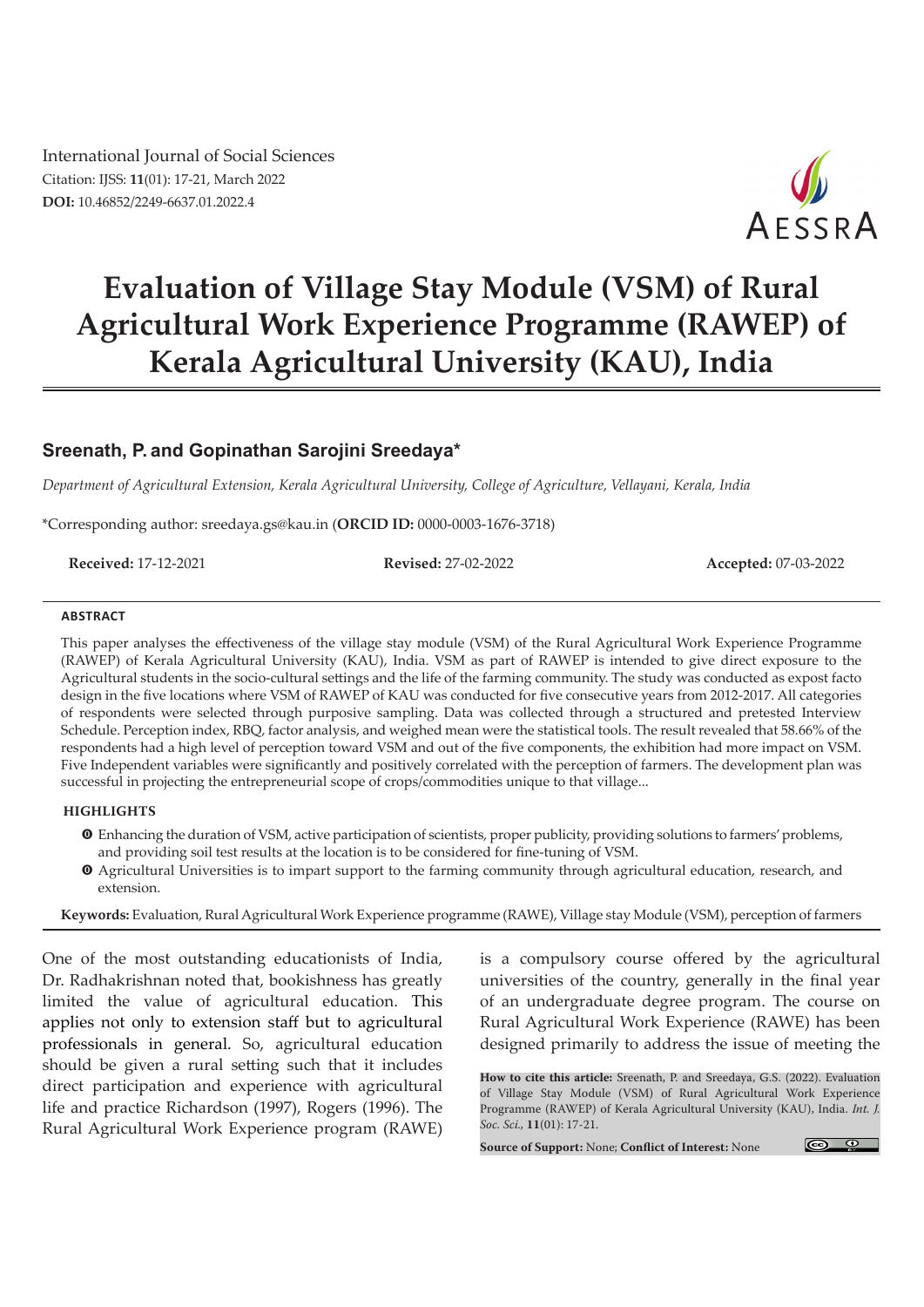new challenges that the under-graduate students of agricultural universities in India face while they set out to work in the villages right in the midst of the farmers. It includes 16 modules, one of which is the village stay module. The main objective of the village stay module is to equip the students to plan and organize appropriate extension programs based on the local farming problems in the village and to prepare an integrated agricultural development plan of a village/ *Panchayath*. The village stay module as part of the RAWE has been implemented by Kerala Agricultural University since 1995.

The village stay module has different components, including Participatory Rural Appraisal (PRA), Agri clinic, field and home visits, Method demonstrations, the Training program for the farmers, seminars and exhibitions..At the end of the module, a comprehensive 'Development plan' aimed at the holistic development of the respective *Panchayaths* based on the village stay module were also handed over to all the five *grama panchayats*. The present research study is conducted to identify the perception of farmers towards village stay program and identify the contribution of each of the components, to study the extent of the utility of development plans submitted to the respective *panchayaths* as perceived by the peoples' representatives, constraints felt by the students and to suggestions suitable modifications.

#### **MATERIALS AND METHODS**

The research design for the study is Ex-post facto study. The basic units of administration in India are called *garama panchayths*. Five *grama panchayaths* of Kerala where VSM as the part of RAWEP was implemented by KAU were identified by purposive sampling. Seventy-five farmers, 30 Peoples' representatives, and 50 students who were involved in the implementation of the VSM were purposefully selected, forming a total sample size of 155. Perception of farmers towards the VSM was the dependent variable, and the independent variables included age, educational qualification, total land holding, experience in farming, entrepreneurial behavior, innovativeness, mass media contact, number of training, extension agency contact, and economic motivation, progressiveness and social participation. The independent variables were selected after judges' rating and relevancy scoring. Data were collected through a structured interview schedule, and observations were made by the researcher through Focus group discussions. The perception of farmers towards the village stay module was measured using the perception index developed by Kotte (2014). Factor analysis was performed to analyze the contribution of each of the components of the village stay module to the perception of farmers towards the village stay module.

#### **RESULTS AND DISCUSSION**

# **Perception of farmer respondents towards the village stay programme**

**Table 1:** Distribution of farmers based on their perception towards the village stay programme (n= 75)

| Category       | Frequency | Percentage |
|----------------|-----------|------------|
| Low $(40-67)$  | 04        | 5.33       |
| Medium (68-94) | 27        | 36.00      |
| High (95-120)  | 44        | 58.66      |
| <b>Total</b>   | 75        | 100        |

It is evident from table 1 that more than half of the farmers (58.66 %) had a high level of perception towards the village stay program followed by 36.00 per cent 5.33 percent with a medium and low levels of perception towards the village stay module.

# **Factor loadings of sub components of village stay module**

Factor analysis was performed to understand the contribution of each component to the perception of farmers towards the village stay module. It is a statistical method used to describe variability among observed, correlated variables in terms of potentially fewer unobserved variables called factors.

Results of factor analysis showed that Factor 1 explained 33.600 percent of total variation (table 2) in the perception of farmers towards the village stay module, followed by factor 2 with 21.703 percent of the total variation. The first two factors together accounted for 55.303 percent of the total variation, and the influence of sub-components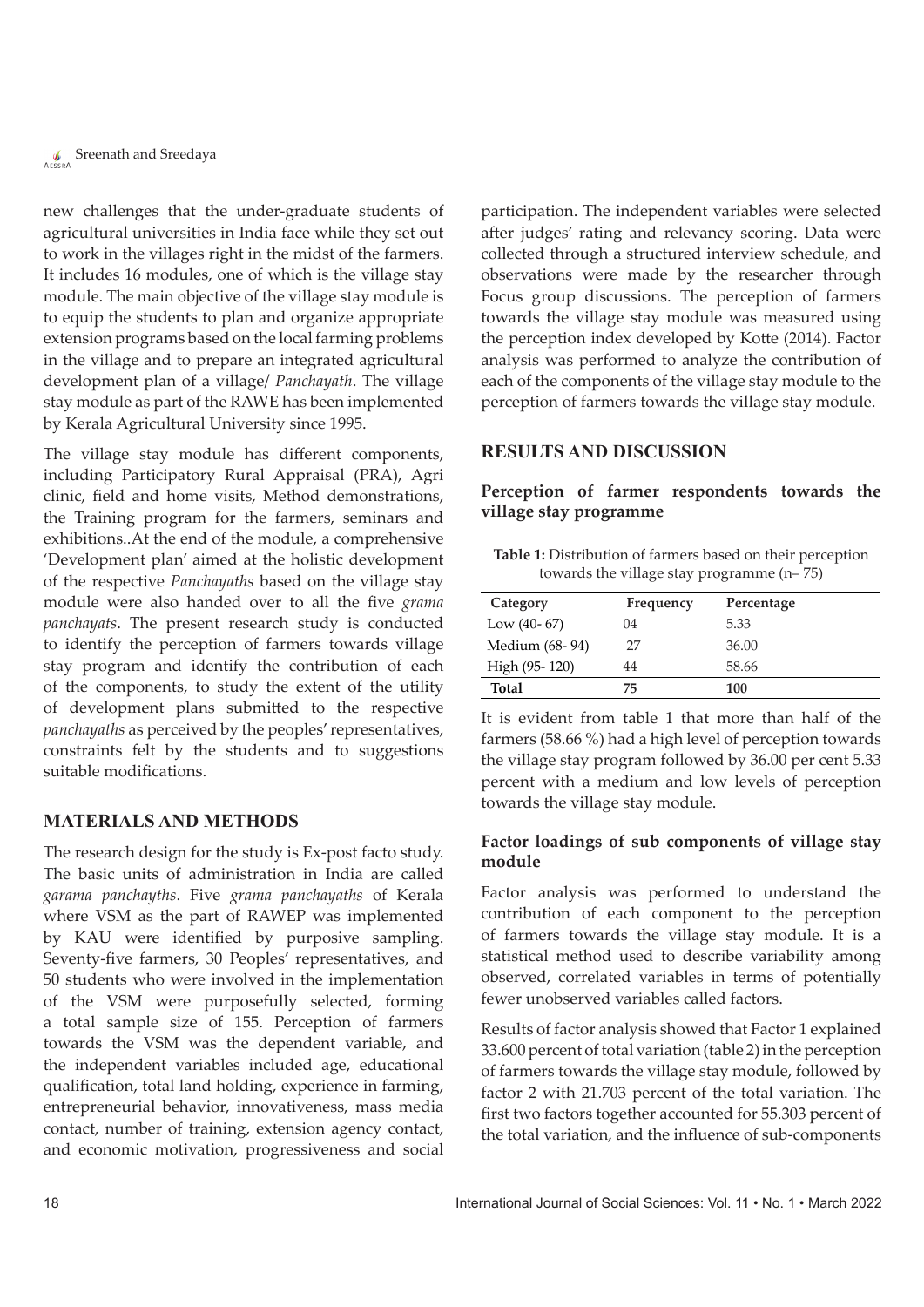was identified based on loadings of the component on factors and communality.

| Table 2: Distribution of farmers based on factor loadings of |  |
|--------------------------------------------------------------|--|
| subcomponents of village stay programme $(n=75)$             |  |

|                               | <b>Total</b> | Loading  |                                        | Loading Communality |
|-------------------------------|--------------|----------|----------------------------------------|---------------------|
| Components                    | score        |          | on factor 1 on factor 2 $\binom{0}{0}$ |                     |
| <b>PRA</b>                    | 1428         | 0.308    | 0.139                                  | 11.4                |
| Agriclinic                    | 1436         | 0.406    | 0.590                                  | 51.3                |
| Training                      | 1421         | $-0.003$ | 0.111                                  | 1.2                 |
| Exhibition                    | 1445         | 0.752    | $-0.333$                               | 67.6                |
| Method<br>demonstration       | 1420         | 0.473    | 0.206                                  | 26.6                |
| Variance<br>explained (%)     |              | 33.600   | 21.703                                 |                     |
| Cumulative<br>variance $(\%)$ |              | 33.600   | 55.303                                 |                     |

From table 2 it could be inferred that exhibition had a factor loading of 0.75 on factor 1 with a commonality of 67.6 percent and agri clinic had a factor loading of 0.59 on factor 2 with a commonality 51.3 percent. Thus, it could be concluded that exhibition and Agri clinic were the components that contributed highest to the perception of farmers towards the village stay module.

# **Relationship between independent variables and perception of farmers towards the village stay program**

Table 3 reveals that out of the twelve independent variables selected, age, experience in farming, mass media contact, extension agency contact, and economic motivation were significantly and positively correlated with farmers' perception of the village stay module of RAWEP.

The location of the village stay module was usually identified in consultation with officials of the department of agriculture development and farmers' welfare as well as the department of Local self-government at the state and district level. The primary objective of the program is to give good exposure to the students about the farming situation as well as the farmer's situation. In all five locations, the farmers cooperated extremely well with the students and teachers of Kerala Agricultural University, and the farmers were provided with the latest agricultural innovations and technologies available with KAU. The scientists of the KAU visited the farmers' field, and through Agriclinics, they were given advice at their own places. The exhibitions conducted were based on local problems, and planting materials and seeds were available for sale. Moreover, -based training was conducted at convenient venues both by the scientists of KAU and the students Helen *et al.* (2000).

**Table 3:** Correlation of perception of farmers towards the content and conduct of village stay programme with profile characteristics (N=75)

| <b>S1.</b><br>No. | Independent variables     | Correlation<br>coefficient 'r' value |  |
|-------------------|---------------------------|--------------------------------------|--|
| 1                 | Age                       | $.234*$                              |  |
| $\mathcal{P}$     | Educational qualification | $-.029$                              |  |
| 3                 | Total land holding        | $-.106$                              |  |
| 4                 | Experience in farming     | $.301**$                             |  |
| 5                 | Innovativeness            | .207                                 |  |
| 6                 | Entrepreneurial behavior  | .045                                 |  |
| 7                 | Mass media contact        | $.303**$                             |  |
| 8                 | Number of trainings       | .080                                 |  |
| 9                 | Extension agency contact  | $.248*$                              |  |
| 10                | Economic motivation       | $.311**$                             |  |
| 11                | Progressiveness           | .088                                 |  |
| 12                | Social participation      | .104                                 |  |

*\*Significant at 5% level \*\*Significant at 1% level.*

The policy of Kerala Agricultural University is to convert agriculture into agribusiness. In this direction, KAU has started new courses on agribusiness management and new start-ups have also been initiated. The same mandate was reflected while designing the village stay module also, wherein crop/commodity-wise emphasis was given significance. This might be the reason for the high perception of farmers towards the village stay module of RAWEP.

Though all the components of the village stay module were conducted with maximum sincerity, the result revealed that the exhibition had a major impact among all the five components, followed by Agriclinic. The exhibition is one of the most effective methods to deliver the innovation in agriculture to the farmer. By creating awareness, interest can be aroused, leading to action and adoption. In all the exhibitions conducted as part of the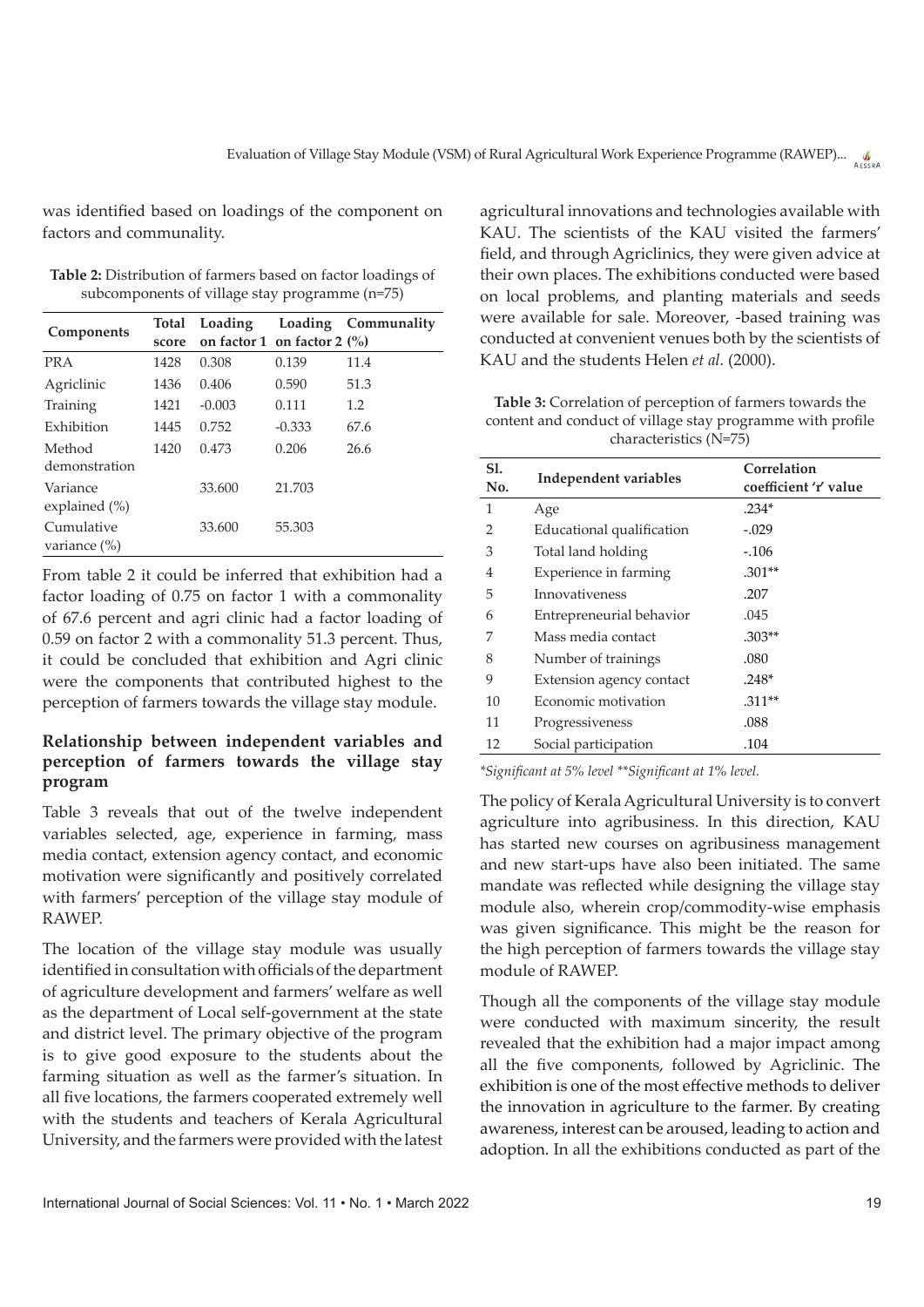**Single Streenath and Sreedaya** 

village stay module, locally significant problems were addressed where seeds and planting materials of KAU were available for sale. Moreover, in all the exhibitions, value-added products were properly displayed with their recipes, and seminars were also conducted as part of those exhibitions.

Obviously, as the mass media contact of individuals increases, they become more aware of technology and its development in and around the world and try to build their perceptions. Wide publicity given through different mass media might have persuaded the farmers to actively participate in various activities of the village stay program, which might be the reason for the positive correlation between mass media exposure and the perception of farmers towards the village stay program.

Extension agency contact and economic motivation were also found to be positively and significantly related to the perception of farmers (Rubeena and Sreedaya, 2014). Farmers had regular contact with the extension personnel, mainly agricultural officers. Hence, they could actively participate in different programs under the village stay module, where their agricultural officer and other higher officials discussed with them their problems. This might have resulted in their better perception of the village stay module.

The village stay module prioritized value addition techniques developed by KAU, and many value-added products were exhibited and available for sale. Training and method demonstrations were conducted on income generation avenues like mushroom cultivation, apiculture, post-harvest handling, and processing of vegetables and fruits, including under exploited fruits which the farmers highly appreciated because it provided a source of subsidiary income for them which might have resulted in the positive and significant relationship between economic motivation and perception of farmers towards the village stay module. The curricula of agricultural universities in developing countries need to be adjusted in such a way that it must be able to meet the immediate practical demands of farmers. They must be able to fulfill the current and future employment needs of graduates (Crowder, L.V. 1998).

Kerala agricultural university is always in the far front in imparting skill training to the undergraduate students right from the very beginning of the first year itself. The method demonstration, result demonstration classes, along with regular practical exercise might have helped the students to for effective technology transfer during the village stay module.

## **CONCLUSION**

This particular research study clearly evaluated the village stay module of RAWEP of Kerala Agricultural University, College of Agriculture, Vellayani. The perception of farmers, students, and people representatives who were the primary stakeholders of Village stay module aided in critically analyzing the module. The module can be further streamlined in all colleges of KAU after incorporating the suggestions from these three categories of respondents. It is expected that the results of this study will facilitate the agricultural universities to identify the lacunae present in the system of the Village stay module of RAWEP. It will also help to reorient the program in order to help students for better learn and reshape them to the needs of the modern-day agriculture sector.

### **ACKNOWLEDGEMENTS**

The authors are thankful to Kerala Agricultural University, India, for funding this research. The Declaration of interest statement-We now declares that there is no competing interest about this research paper

**Ethical approval:** This is research involving human subjects, and we do now declare that the research study has prior approval by a technical committee of scientists of Kerala Agricultural University

### **REFERENCES**

- Crowder, L.V. 1998. Women in Higher Agricultural Education and Employment Opportunities. *In:* A.H. Ronning and M. Kearney (Eds.): Graduate prospects in a changing society. UNESCO Publishing, Lillois-Witterzee, Belgium.
- Helen, S., Ahamad, P. and Prema, A. 2000. Evaluation study on Rural Agricultural Work Experience Programme. Proceedings